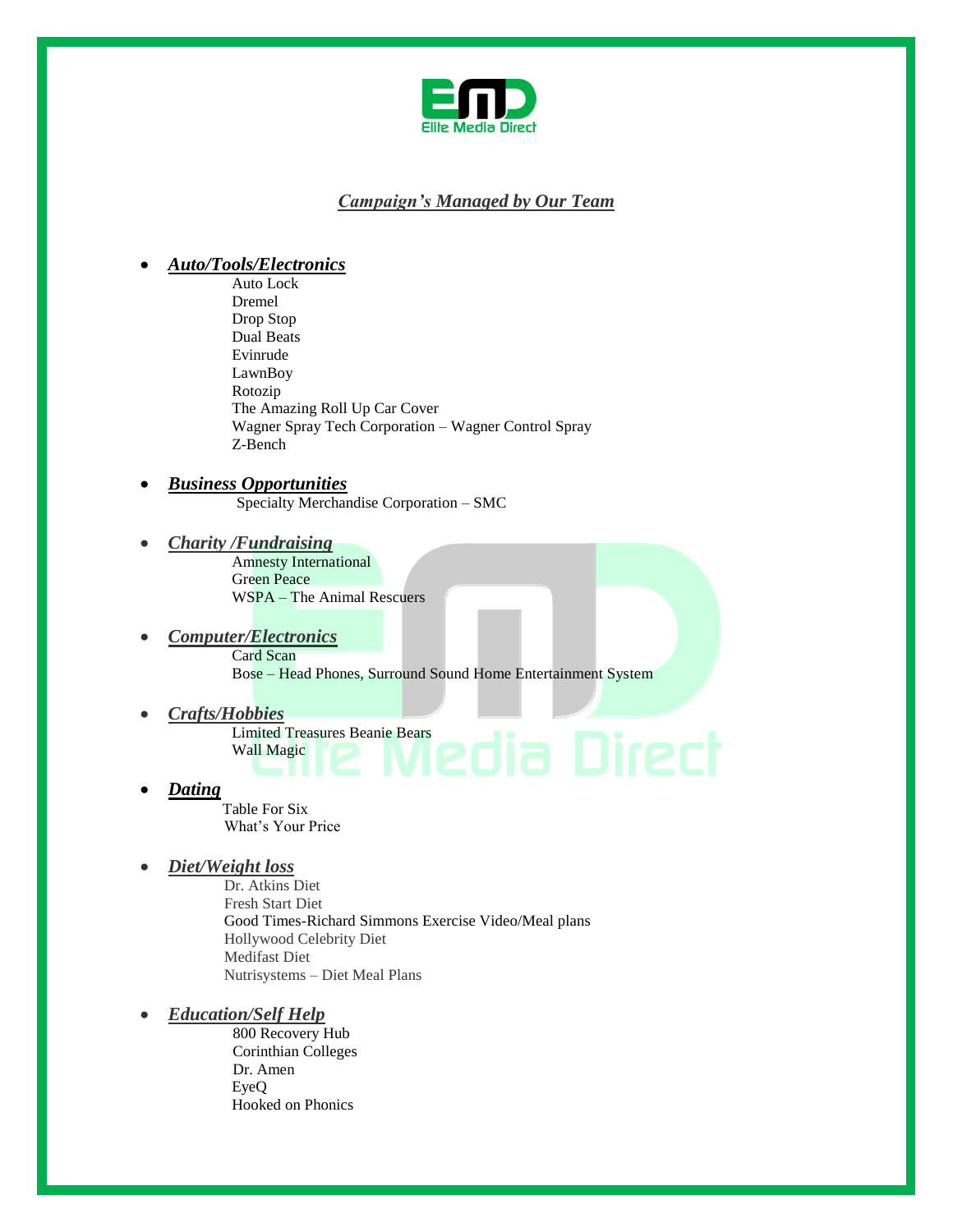

 Kevin Trudeau – Natural Cures Lifestyle Nightingale Conant- Mega memory Nightingale Conant-Mega Speed Reading Wild Life Education – Zoo Books

### *Entertainment*

Bottle Shock (movie) Guthy Renker Dean Martin Celebrity Roast (DVD) Guthy Renker Bob Hope Classics (DVD) Guthy Renker Practical Jokes (DVD/Video) Hockey Bloopers (DVD) Lions Gate Films Rites of Autumn Football Series (DVD/Video) MGM James Bond Series (Video) MGM Peewee's Playhouse (Video) Rodeo Bloopers (DVD) Time Life – Malt Shop Memories, Superstars of Country, Lifetime of Romance, Classic Soul, Ballads, Ultimate Love Songs Universal-Alfred Hitchcock Series(DVD /Video)

### *Exercise and Fitness*

Beach Bodies – Thin Thighs, Power 90, Body Dome, Yoga Booty Ballet Good Times Entertainment – The Firm Guthy Renker- Fitness Flyer Guthy Renker Kathy Smith Walk Fit Guthy Renker-Perfect Abs Guthy Renker – Winsor Pilates Kruncher

### *Financial*

Investools – Financial Seminars National Funding Trend Trading Union Fidelity Mortgage – Mortgage Loans

## Household/Kitchen

Clorox- Bath and Shower Wand

Clorox- Toilet Wand

Cuisinart – Griddler

 Good Times Entertainment-Turbo Cooker Homeland House – Nu Wave Oven

Honeywell - Air Purifier

Kraft – Tassimo Coffee Maker

Magic Bullet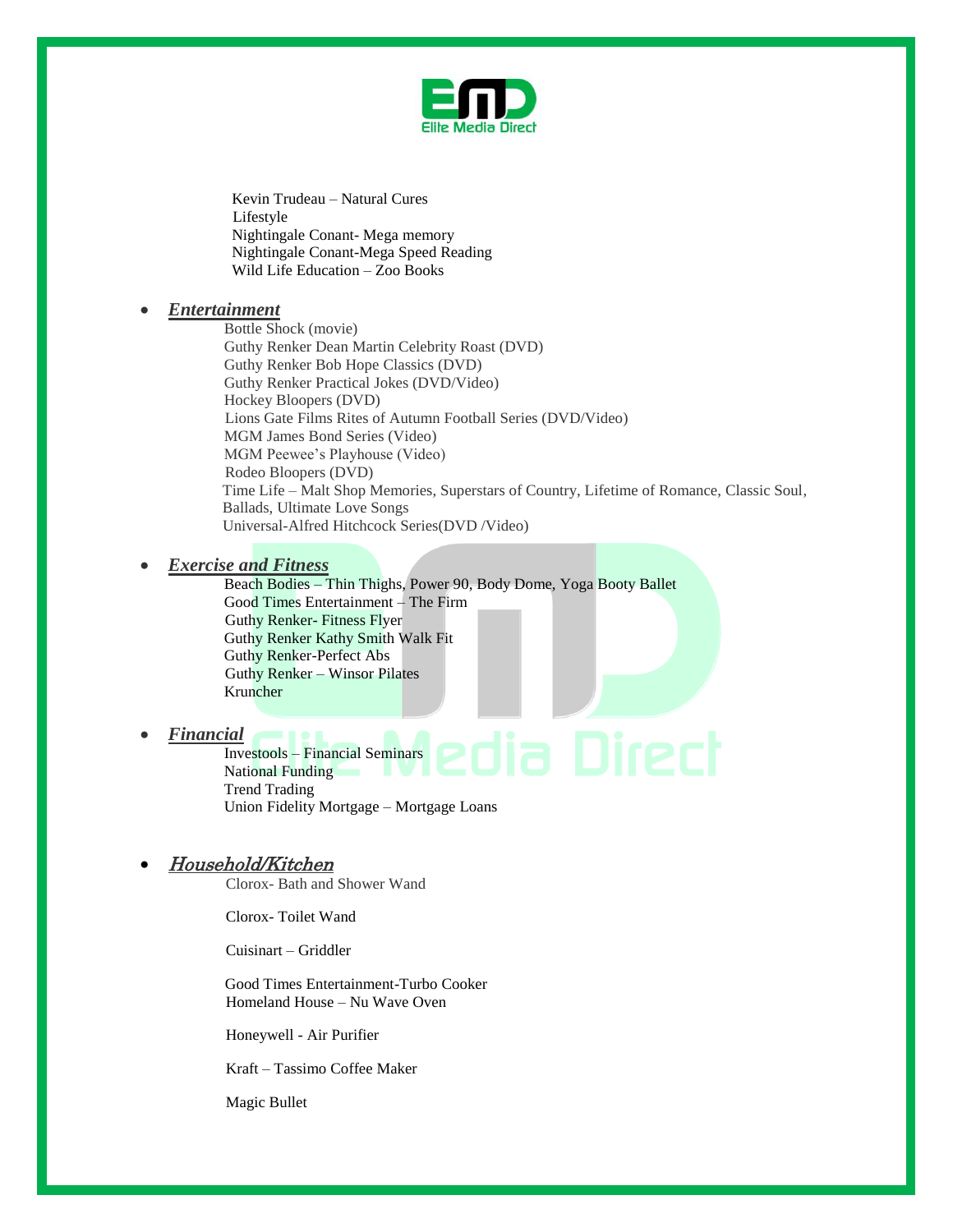

Oreck – Air Purifier, Upright Vacuum Ronco-Food Dehydrator Ronco-Pasta Maker Ronco Rotisserie Oven Rowenta Sirius Products-Restore4 (multiple purpose cleaners) Smart Inventions – TapLight

### *Personal /Beauty*

AARP Amazing Grip Assurant Health-Small Business and Personal Health Insurance Barefoot Corral Calcium Bargain Property Networks Body Shaper DeoderWorks Elimitag Guthy Renker Perfect Smile (Teeth Whitener) Guthy Renker-Victoria Jackson Cosmetics Kevin Trudeau – Mega Memory Mobility Product-Home Oxygen Unit Mobility Products – Power Chair and Scooter One Minute Peel Tactica International – Epil Stop Tone Tee Revo Hair Styler Smart Nails Smart Pocket True Ceramic Pro WaterWorks Western Dental

*Pet Products*

Dog Gone Clean Paws

### *Pharmaceutical*

 Arthro7 Irwin Naturals PreHistine Prostatection

### *Skincare*

 Dermasilk – 5 Minute Facelift Guthy Renker – Principal Secret Guthy Renker-Proactiv Guthy Renker Sellicca Solutions Guthy Renker- Youthful Essence Naomi Judd-Skincare